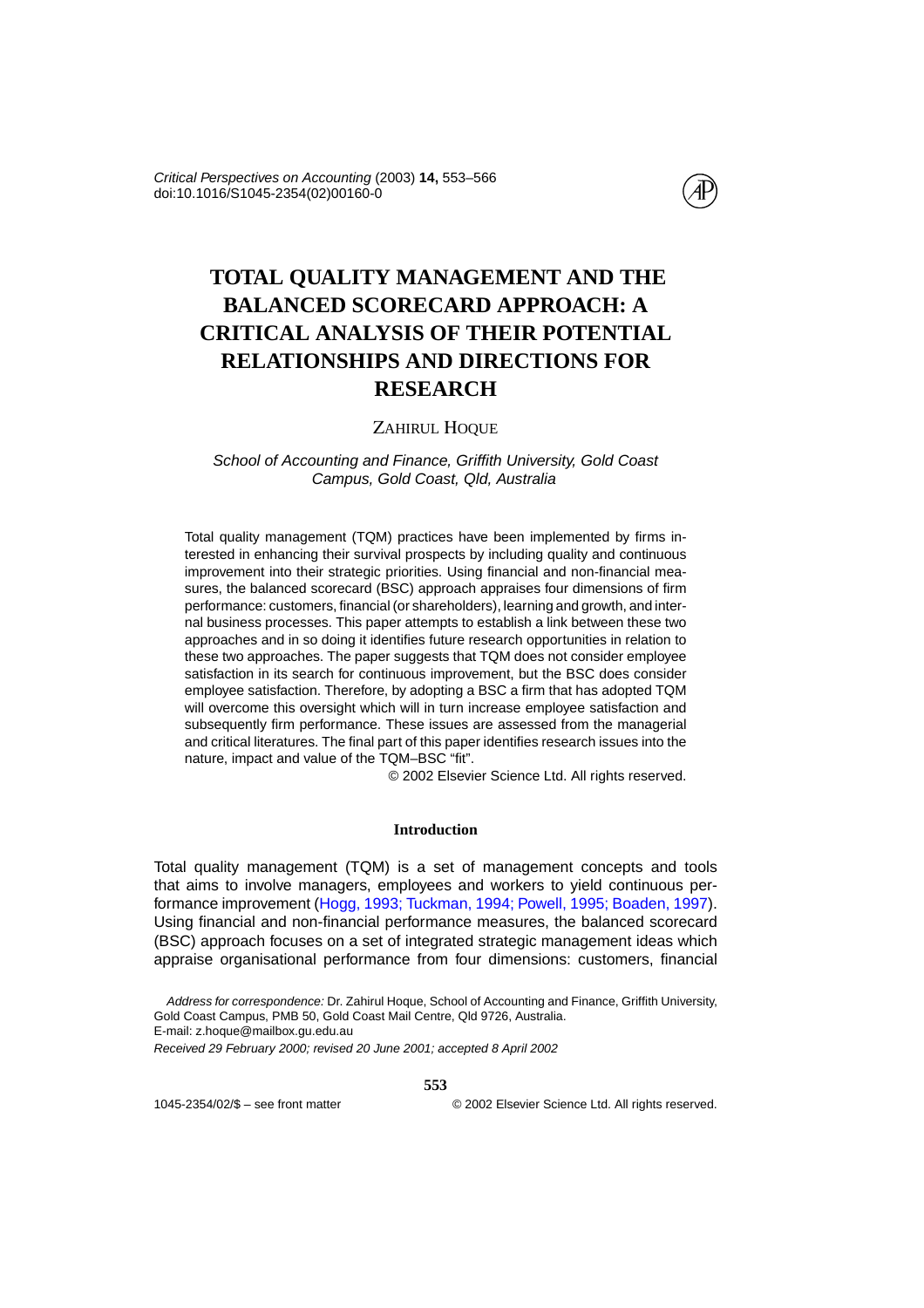(or shareholders), learning and growth, and internal business processes [\(Kaplan](#page--1-0) [& Norton, 1996, 2001\).](#page--1-0) Perhaps the key idea of both TQM and BSC is to synchronise strategy, vision, operations, and employees. This article attempts to establish a link between these two concepts and, in so doing, it identifies research opportunities in relation to these two concepts. This linkage has not been explored previously in the research literature.

This article essentially builds on the managerial and critical literatures to provide "new" insights on the justification of the relationship between TQM and BSC. Drawing on the managerial literature, I argue that an organisational BSC is a natural follow up to the use of TQM principles. From a critical stance, the article addresses the following questions: Who will benefit from this "good" fit? Who will be worse off? For example, can this fit increase stress and reduce employee and workers' morale? The aim of this article is therefore to critically evaluate the extent to which the ideas and approaches of TQM and BSC are relevant to organisational effectiveness.

This article makes a meaningful contribution for several reasons. First, the paper is developed as part of the broadening of organisational performance evaluation beyond a myopic financial bottom-line focus. Second, in the light of insights from managerial/contextual theory, the article argues that introducing BSC is a pragmatic means of countering the depersonalisation of corporate life induced by many accounting and management control tools (for example, introducing a respect for factors such as learning and growth, customers). Third, the paper articulates linkages between action and measurement (e.g. TQM strategy and BSC measurement); it focuses on relationships—so often ignored in critical accounting literatures (e.g. relationships between planning/control systems, strategy and outcomes, suppliers organisation—customers, control systems—people at work). As [Daft \(1989\)](#page--1-0) maintains, an organisation is a social entity that (a) has a purpose, (b) has a boundary so that some participants are considered inside while others are considered outside, and (c) patterns the activities of participants into a recognisable structure. There is a requirement for decision-making about the processes (the means) by which the goals (the ends) are achieved [\(Silverman, 1970; Dawson, 1994; Senior, 1997\),](#page--1-0) and systems (e.g. the BSC) provide information for decision-making and evaluating strategic initiatives (e.g. TQM strategy). Fourth, from managerial/organisational context literature relating to scale of activities, organisational tasks, environment, organisational strategy, and organisational management's competence, the paper takes the view that organisations are social arrangements for the controlled performance of collective goals [\(Huczynski & Buchanan, 1991; Ezzamel, 1994\)](#page--1-0). Finally, from a critical perspective, the article takes a view that although TQM is effective in some contexts from an organisational point of view, it may not be a good philosophy for employees and workers at work. However, the BSC does consider employee satisfaction. The following sections further elaborate these issues.

#### **A Conceptual Model of the TQM–BSC Linkage**

In discussing the benefits of aligning TQM practices with management accounting systems, [Shank and Govindarajan \(1994, pp. 16–17\)](#page--1-0) remark, "Whichever approach